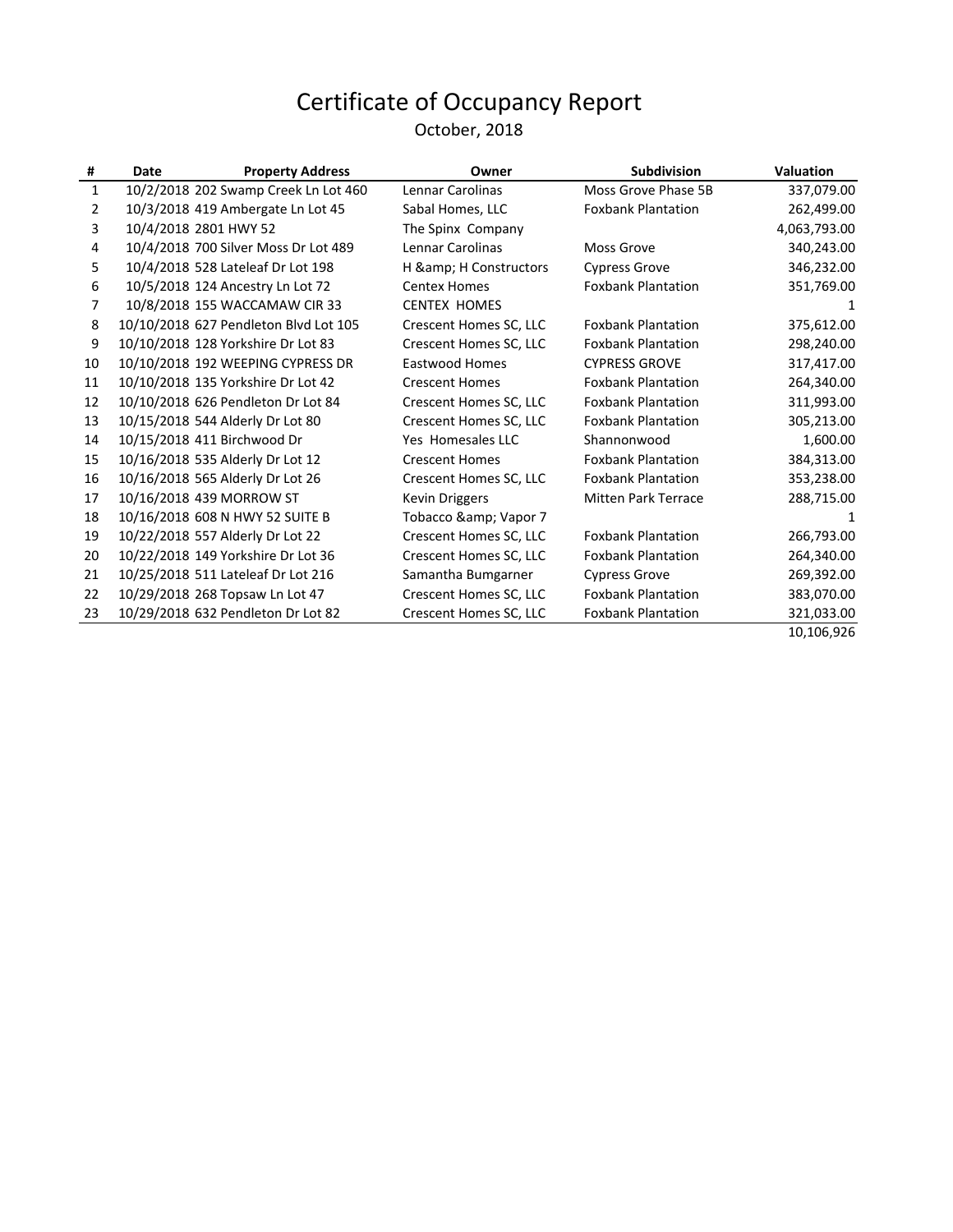#### November, 2018

| #  | Date | <b>Property Address</b>               | Owner                          | <b>Subdivision</b>        | <b>Valuation</b> |
|----|------|---------------------------------------|--------------------------------|---------------------------|------------------|
| 1  |      | 11/5/2018 105 Barbour Ct Lot 13       | Sabal Homes, LLC               | <b>Foxbank Plantation</b> | 523,981.00       |
| 2  |      | 11/5/2018 1012 MOSS GROVE DR          | Lennar Homes                   | Moss Grove                | 1                |
| 3  |      | 11/6/2018 563 Alderly Dr Lot 25       | Crescent Homes SC, LLC         | <b>Foxbank Plantation</b> | 233,458.00       |
| 4  |      | 11/6/2018 543 Alderly Dr Lot 16       | Crescent Homes SC, LLC         | <b>Foxbank Plantation</b> | 335,158.00       |
| 5  |      | 11/7/2018 276 Swamp Creek Lot 750     | Lennar Carolinas               | Moss Grove Phase 5B       | 420,021.00       |
| 6  |      | 11/7/2018 116 Ancestry Ln Lot 98      | Crescent Homes SC, LLC         | <b>Foxbank Plantation</b> | 409,173.00       |
| 7  |      | 11/8/2018 161 Guinness Ln Lot 733     | Lennar Carolinas               | Moss Grove Phase 5B       | 290,410.00       |
| 8  |      | 11/9/2018 101 Novelty Ln Lot 46       | Crescent Homes SC, LLC         | <b>Foxbank Plantation</b> | 367,250.00       |
| 9  |      | 11/14/2018 125 George St              | Habitate For Humanity          |                           | 187,128.00       |
| 10 |      | 11/15/2018 340 E MAIN ST              | <b>Tuff Anchor Matt Martin</b> | <b>MAIN STREET</b>        | 1                |
| 11 |      | 11/16/2018 701 Silver Moss Dr Lot 481 | Lennar Carolinas               | <b>Foxbank Plantation</b> | 340,243.00       |
| 12 |      | 11/16/2018 554 Pendleton Dr Lot 31    | Sabal Homes, LLC               | <b>Foxbank Plantation</b> | 373,352.00       |
| 13 |      | 11/16/2018 504 Alderly Dr Lot 62      | Crescent Homes SC, LLC         | <b>Foxbank Plantation</b> | 266,793.00       |
| 14 |      | 11/16/2018 503 Alderly Dr lot 4       | Crescent Homes SC, LLC         | <b>Foxbank Plantation</b> | 305,213.00       |
| 15 |      | 11/21/2018 505 Alderly Dr Lot 5       | Crescent Homes SC, LLC         | <b>Foxbank Plantation</b> | 341,486.00       |
| 16 |      | 11/27/2018 129 Ricewood Ln Lot 32     | Sabal Homes, LLC               | <b>Foxbank Plantation</b> | 511,438.00       |
| 17 |      | 11/27/2018 420 Ambergate Ln Lot 49    | Sabal Homes, LLC               | <b>Foxbank Plantation</b> | 350,752.00       |
| 18 |      | 11/27/2018 130 Ancestry Lane Lot 75   | <b>Centex Homes</b>            | <b>Foxbank Plantation</b> | 361,374.00       |
| 19 |      | 11/27/2018 520 Lateleaf Dr Lot 202    | Samantha Bumgarner             | <b>Cypress Grove</b>      | 342,955.00       |
| 20 |      | 11/28/2018 254 Weeping Cypress Dr     | Samantha Bumgarner             | <b>Cypress Grove</b>      | 265,550.00       |

6,225,737.00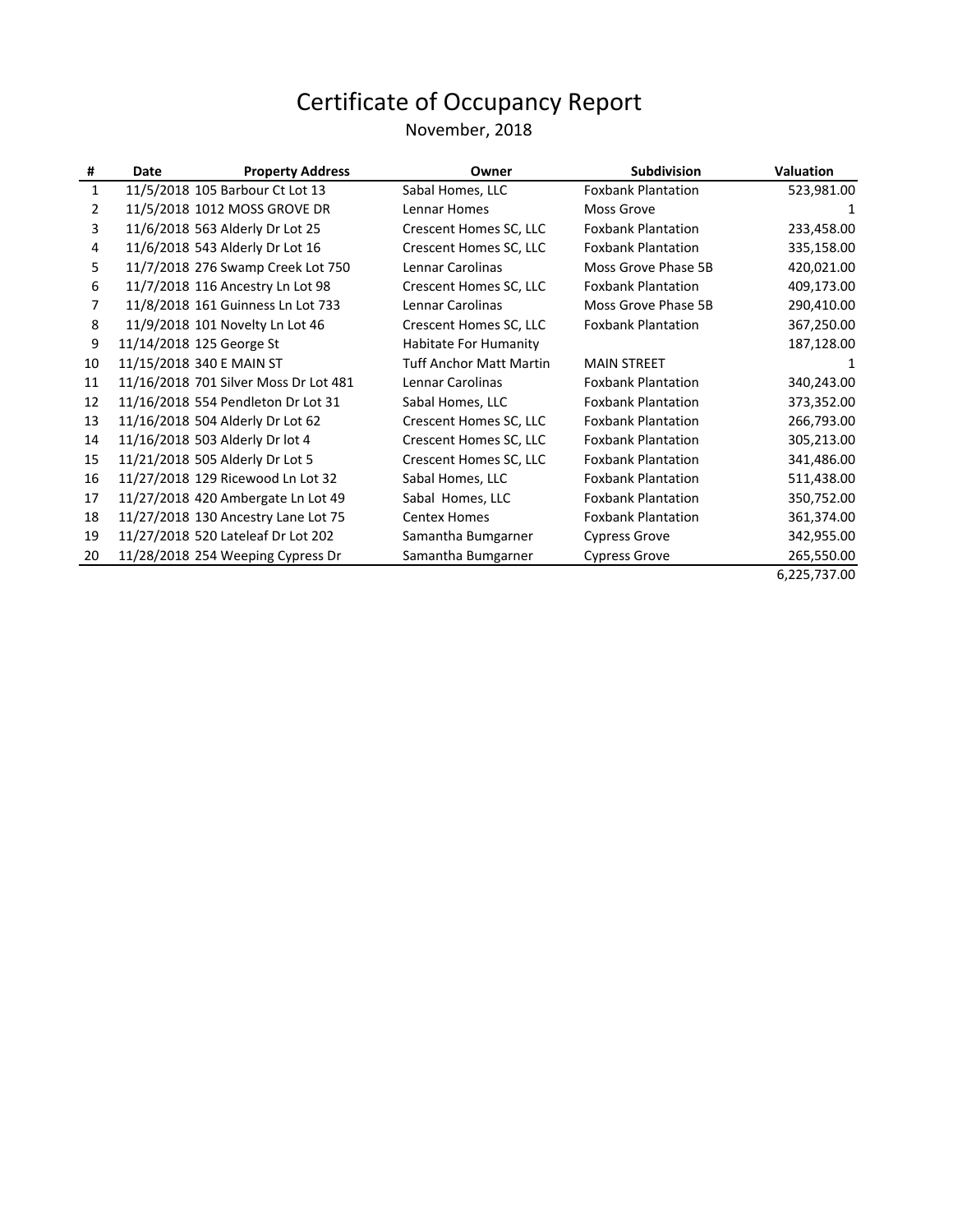December, 2018

| #            | Date | <b>Property Address</b>                  | Owner                                     | Subdivision               | Valuation    |
|--------------|------|------------------------------------------|-------------------------------------------|---------------------------|--------------|
| $\mathbf{1}$ |      | 12/3/2018 545 Alderly Dr Lot 17          | Crescent Homes SC, LLC                    | <b>Foxbank Plantation</b> | 304,083      |
| 2            |      | 12/4/2018 119 Ancestry Ln Lot 66         | <b>Centex Homes</b>                       | <b>Foxbank Plantation</b> | 347,362      |
| 3            |      | 12/5/2018 623 Pendleton Dr Lot 107       | Crescent Homes SC, LLC                    | <b>Foxbank Plantation</b> | 311,993      |
| 4            |      | 12/5/2018 230 S Live Oak Dr              | <b>Brandon Olheiser</b>                   |                           | 250,000      |
| 5            |      | 12/5/2018 620 Pendleton Dr Lot 87        | Crescent Homes SC, LLC                    | <b>Foxbank Plantation</b> | 278,884      |
| 6            |      | 12/6/2018 444 Birchwood Dr               | Yes Home Sales LLC                        | Shannonwood               | 1,200        |
| 7            |      | 12/7/2018 521 Lateleaf Dr Lot 221        | Samantha Bumgarner                        | <b>Cypress Grove</b>      | 282,952      |
| 8            |      | 12/7/2018 518 Lateleaf Dr Lot 203        | Samantha Bumgarner                        | <b>Cypress Grove</b>      | 269,392      |
| 9            |      | 12/10/2018 153 Waccamaw Circle Lot 34    | <b>Centex Homes</b>                       | <b>Foxbank Plantation</b> | 345,102      |
| 10           |      | 12/10/2018 139 Yorkshire Dr Lot 41       | Crescent Homes SC, LLC                    | <b>Foxbank Plantation</b> | 312,817      |
| 11           |      | 12/12/2018 628 Pendleton Dr Lot 83       | Crescent Homes SC, LLC                    | <b>Foxbank Plantation</b> | 250,634      |
| 12           |      | 12/13/2018 619 Pendleton Dr Lot 109      | Crescent Homes SC, LLC                    | <b>Foxbank Plantation</b> | 294,704      |
| 13           |      | 12/13/2018 639 Pendleton Blvd Lot 99     | Crescent Homes SC, LLC                    | <b>Foxbank Plantation</b> | 267,584      |
| 14           |      | 12/13/2018 484 N Hwy 52                  | Beyoutiful Younique Barber & Beauty Salon |                           | 1            |
| 15           |      | 12/14/2018 621 Pendleton Dr Lot 108      | Crescent Homes SC, LLC                    | <b>Foxbank Plantation</b> | 351,656      |
| 16           |      | 12/14/2018 123 Ancestry Ln Lot 64        | <b>Centex Homes</b>                       | <b>Foxbank Plantation</b> | 350,978      |
| 17           |      | 12/14/2018 128 Ancestry Ln Lot 74        | <b>Centex Homes</b>                       | <b>Foxbank Plantation</b> | 287,585      |
| 18           |      | 12/17/2018 251 Weeping Cypress Dr Lot 34 | Samantha Bumgarner                        | <b>Cypress Grove</b>      | 302,275      |
| 19           |      | 12/17/2018 400 Brookgreen Dr Lot 240     | <b>Eastwood Homes</b>                     | <b>Cypress Grove</b>      | 372,109      |
| 20           |      | 12/17/2018 129 Ancestry Ln Lot 62        | <b>Centex Homes</b>                       | <b>Foxbank Plantation</b> | 351,769      |
| 21           |      | 12/18/2018 536 Alderly Dr Lot 76         | Crescent Homes SC, LLC                    | <b>Foxbank Plantation</b> | 367,250      |
| 22           |      | 12/18/2018 101 Barbour Ct Lot 15         | Sabal Homes, LLC                          | <b>Foxbank Plantation</b> | 462,283      |
| 23           |      | 12/18/2018 111 Yorkshire Dr Lot 54       | <b>Crescent Homes</b>                     | <b>Foxbank Plantation</b> | 297,426      |
| 24           |      | 12/18/2018 107 Sugeree Dr Lot 5          | Dan Ryan Builders                         | Riverstone                | 296,851      |
| 25           |      | 12/18/2018 145 Ancestry Ln Lot 54        | Crescent Homes SC, LLC                    | <b>Foxbank Plantation</b> | 259,448      |
| 26           |      | 12/18/2018 309 Hickorywood Dr            | Yes Homesales, LLC                        | Shannonwood               | 1,600        |
| 27           |      | 12/18/2018 110 Bay Rush Ln               | Lee Baylor Jr                             |                           | 3,500        |
| 28           |      | 12/19/2018 501 Alderly Dr Lot 03         | Crescent Homes SC, LLC                    | <b>Foxbank Plantation</b> | 353,238      |
| 29           |      | 12/19/2018 502 Alderly Dr Lot 61         | Crescent Homes SC, LLC                    | <b>Foxbank Plantation</b> | 252,442      |
| 30           |      | 12/19/2018 323 E MAIN ST                 | Southern Comfort Deli                     | MAIN STREET - HWY 17-A T  | $\mathbf{1}$ |
| 31           |      | 12/19/2018 326 Silverleaf Ln Lot 144     | Samantha Bumgarner                        | <b>Cypress Grove</b>      | 269,392      |
| 32           |      | 12/19/2018 622 Pendleton Dr Lot 86       | Crescent Homes SC, LLC                    | <b>Foxbank Plantation</b> | 331,881      |
| 33           |      | 12/19/2018 103 Sugeree Dr Lot 3          | Dan Ryan Builders                         | Riverstone                | 278,771      |
| 34           |      | 12/19/2018 103 Barbour Ct Lot 14         | Sabal Homes, LLC                          | <b>Foxbank Plantation</b> | 369,632      |
| 35           |      | 12/20/2018 500 Alderly Dr Lot 60         | Crescent Homes SC, LLC                    | <b>Foxbank Plantation</b> | 266,793      |
| 36           |      | 12/21/2018 243 Weeping Cypress Dr Lot 38 | <b>Eastwood Homes</b>                     | <b>Cypress Grove</b>      | 408,495      |
| 37           |      | 12/21/2018 550 Pendleton Dr Lot 29       | Sabal Homes, LLC                          | <b>Foxbank Plantation</b> | 318,547      |
| 38           |      | 12/21/2018 617 Pendleton Dr Lot 110      | Crescent Homes SC, LLC                    | <b>Foxbank Plantation</b> | 397,647      |
| 39           |      | 12/21/2018 147 Ancestry Ln Lot 53        | Crescent Homes SC, LLC                    | <b>Foxbank Plantation</b> | 267,584      |

 $\frac{10,735,861}{9}$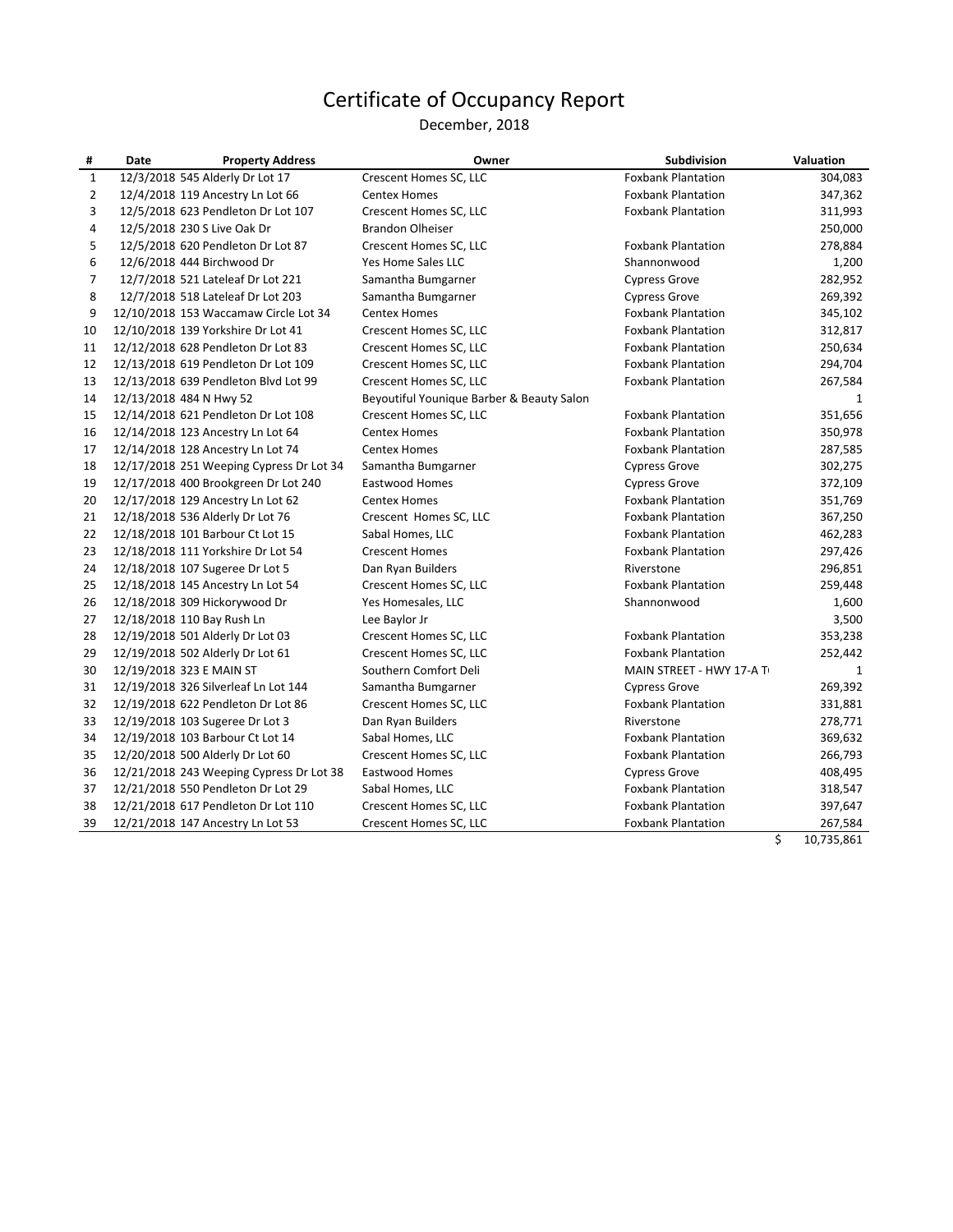#### Certificate of Occupancy Report January, 2019

| #            | Date         | <b>Property Address</b>                  | Owner                  | Subdivision                      | <b>Valuation</b> |
|--------------|--------------|------------------------------------------|------------------------|----------------------------------|------------------|
|              | 1 1/4/2019   | 567 Pendleton Bvd Lot 16, Moncks Corner  | Sabal Homes, LLC       | <b>Foxbank Plantation</b>        | 383,522          |
|              | 2 1/8/2019   | 142 Ancestry Ln Lot 81, Moncks Corner    | Crescent Home SC, LLC  | <b>Foxbank Plantation</b>        | 389,285          |
|              | 3 1/9/2019   | 132 Ancestry Ln Lot 76, Moncks Corner    | Crescent Homes SC, LLC | <b>Foxbank Plantation</b>        | 221,141          |
|              | 4 1/10/2019  | 624 Pendleton Dr Lot 85, Moncks Corner   | Crescent Homes SC, LLC | <b>Foxbank Plantation</b>        | 272,782          |
|              | 5 1/11/2019  | 534 Alderly Dr Lot 75, Moncks Corner     | Crescent Homes SC, LLC | <b>Foxbank Plantation</b>        | 233,458          |
|              | 6 1/11/2019  | 270 Topsaw Ln Lot 48, Moncks Corner      | Crescent Homes SC, LLC | <b>Foxbank Plantation</b>        | 414,823          |
|              | 7 1/15/2019  | 143 Ancestry Ln Lot 55, Moncks Corner    | Crescent Homes SC, LLC | <b>Foxbank Plantation</b>        | 267,584          |
|              | 8 1/15/2019  | 137 Ancestry Ln Lot 58, Moncks Corner    | Crescent Homes SC, LLC | <b>Foxbank Plantation</b>        | 367,250          |
|              | 9 1/16/2019  | 105 Sugeree Dr Lot 4, Moncks Corner      | Dan Ryan Builders      | Riverstone                       | 264,533          |
| 10 1/16/2019 |              | 117 Ancestry Ln Lot 67, Moncks Corner    | <b>Centex Homes</b>    | <b>Foxbank Plantation</b>        | 347,362          |
|              | 11 1/16/2019 | 602 Pendleton Dr Lot 94, Moncks Corner   | Crescent Homes SC, LLC | <b>Foxbank Plantation</b>        | 210,971          |
|              | 12 1/17/2019 | 324 Silverleaf Ln Lot 143, Moncks Corner | Eastwood Homes         | <b>Cypress Grove</b>             | 356,289          |
|              | 13 1/23/2019 | 155 Sugeree Dr Lot 96, Moncks Corner     | Dan Ryan Builders      | Riverstone                       | 264,533          |
|              | 14 1/24/2019 | 111 Sugeree Dr Lot 6, Moncks Corner      | Dan Ryan Builders      | Riverstone                       | 320,355          |
|              | 15 1/24/2019 | 125 Ricewood Ln Lot 34, Moncks Corner    | Sabal Homes, LLC       | <b>Foxbank Plantation</b>        | 514,037          |
|              | 16 1/25/2019 | 122 Yorkshire Dr Lot 86, Moncks Corner   | Crescent Homes SC, LLC | <b>Foxbank Plantation</b>        | 272,476          |
|              | 17 1/30/2019 | 147 Yorkshire Dr Lot 37, Moncks Corner   | Crescent Homes SC, LLC | <b>Foxbank Plantation</b>        | 256,656          |
|              | 18 1/30/2019 | 113 Sugeree Dr Lot 7, Moncks Corner      | Dan Ryan Builders      | Riverstone                       | 265,211          |
|              | 19 1/30/2019 | 448 MORROW ST, Moncks Corner             | RAD Builders, LLC      | <b>MITTEN PARK &amp; TERRACE</b> | 219,333          |
|              | 20 1/30/2019 | 153 Yorkshire Dr Lot 34, Moncks Corner   | Crescent Homes SC, LLC | <b>Foxbank Plantation</b>        | 264,340          |
|              | 21 1/30/2019 | 608 Pendleton Dr Lot 92, Moncks Corner   | Crescent Homes SC, LLC | <b>Foxbank Plantation</b>        | 272,782          |
|              |              |                                          |                        |                                  | 6,378,723        |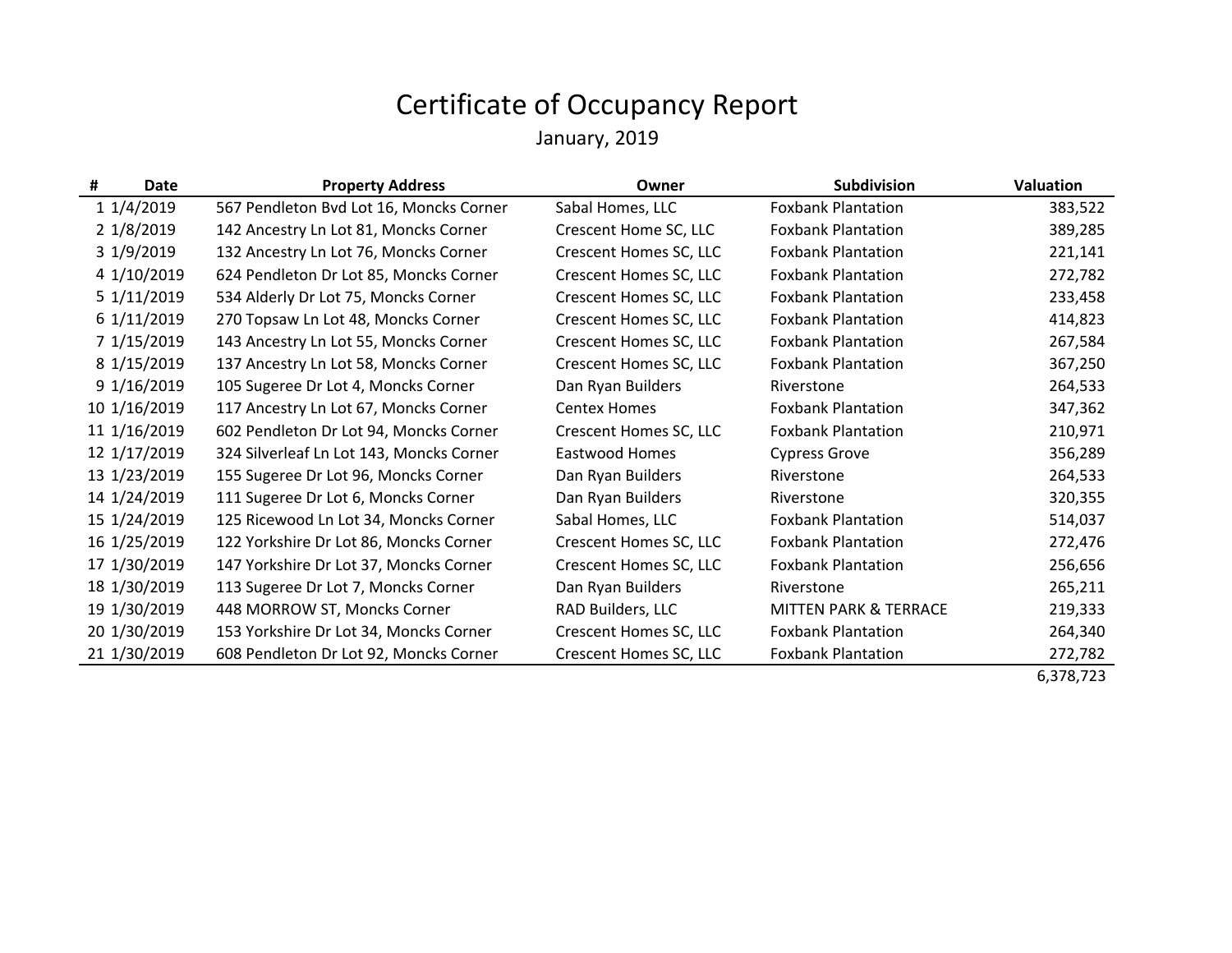February, 2019

| #  | Date    | <b>Property Address</b>                  | Owner                  | <b>Subdivision</b>        | <b>Valuation</b> |
|----|---------|------------------------------------------|------------------------|---------------------------|------------------|
|    | 2/5/19  | 140 Ancestry Ln Lot 80, Moncks Corner    | Crescent Homes SC, LLC | <b>Foxbank Plantation</b> | \$246,114.00     |
|    | 2/5/19  | 133 Ancestry Ln Lot 60, Moncks Corner    | Cresent Homes SC, LLC  | <b>Foxbank Plantation</b> | \$351,656.00     |
| 3  | 2/6/19  | 614 Pendleton Dr Lot 90, Moncks Corner   | Crescent Homes SC, LLC | <b>Foxbank Plantation</b> | \$400,585.00     |
| 4  | 2/6/19  | 428 Brookgreen Dr Lot 228, Moncks Corner | <b>Eastwood Homes</b>  | <b>Cypress Grove</b>      | \$367,928.00     |
| 5  | 2/13/19 | 546 Alderly Dr Lot 81, Moncks Corner     | Crescent Homes SC, LLC | <b>Foxbank Plantation</b> | \$283,065.00     |
| 6  | 2/13/19 | 629 Pendleton Dr Lot 104, Moncks Corner  | Crescent Homes SC, LLC | <b>Foxbank Plantation</b> | \$267,584.00     |
|    | 2/15/19 | 103 Yorkshire Dr Lot 58, Moncks Corner   | Crescent Homes SC, LLC | <b>Foxbank Plantation</b> | \$264,340.00     |
| 8  | 2/15/19 | 101 Yorkshire Dr Lot 59, Moncks Corner   | Crescent Homes SC, LLC | <b>Foxbank Plantation</b> | \$264,340.00     |
| 9  | 2/18/19 | 105 Yorkshire Dr Lot 57, Moncks Corner   | Crescent Homes SC, LLR | <b>Foxbank Plantation</b> | \$242,079.00     |
| 10 | 2/21/19 | 589 Pendleton Dr Lot 23, Moncks Corner   | Crescent Homes SC, LLC | <b>Foxbank Plantation</b> | \$287,811.00     |
|    |         |                                          |                        |                           | 2,975,502        |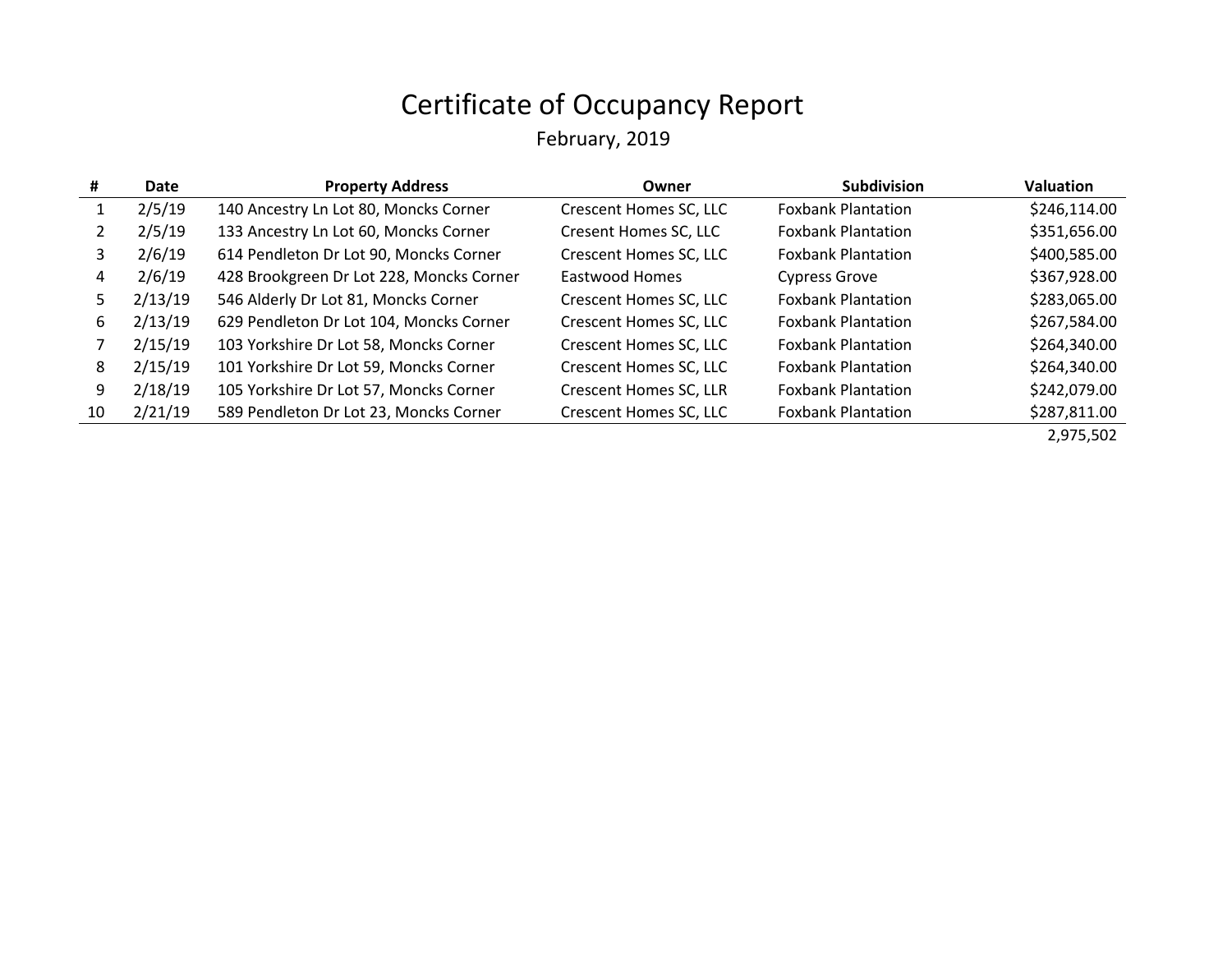| #            | <b>Property Address</b><br>Date                    | Owner                       | Subdivision               | <b>Valuation</b> |
|--------------|----------------------------------------------------|-----------------------------|---------------------------|------------------|
| $\mathbf{1}$ | 3/7/2019 360A Peagler Way, Moncks Corner           | Town Of Moncks Corner       | <b>Rec Complex</b>        | \$<br>454,480    |
| 2            | 3/7/2019 360 B Peagler Way, Moncks Corner          | Town of Moncks Corner       | <b>Rec Complex</b>        |                  |
| 3            | 3/7/2019 139 Ancestry Ln Lot 57, Moncks Corner     | Crescent Homes SC, LLC      | <b>Foxbank Plantation</b> | \$<br>267,584    |
| 4            | 3/8/2019 404 Brookgreen Dr Lot 238, Moncks Corner  | Eastwood Homes              | <b>Cypress Grove</b>      | 404,210          |
| 5.           | 3/8/2019 564 Pendleton Dr Lot 40, Moncks Corner    | Sabal Homes, LLC            | <b>Foxbank Plantation</b> | 379,793          |
| 6            | 3/18/2019 165 Yorkshire Dr Lot 28, Moncks Corner   | Crescent Homes SC, LLC      | <b>Foxbank Plantation</b> | 339,259          |
|              | 3/18/2019 134 Ancestry Ln Lot 77, Moncks Corner    | Crescent Homes SC, LLC      | <b>Foxbank Plantation</b> | 367,928          |
| 8            | 3/19/2019 572 Pendleton Dr Lot 42, Moncks Corner   | Crescent Homes SC, LLC      | <b>Foxbank Plantation</b> | 426,349          |
| 9            | 3/19/2019 605 Pendleton Dr Lot 116, Moncks Corner  | Crescent Homes SC, LLC      | <b>Foxbank Plantation</b> | 390,528          |
| 10           | 3/20/2019 155 Yorkshire Dr Lot 33, Moncks Corner   | Crescent Homes SC, LLC      | <b>Foxbank Plantation</b> | 230,327          |
| 11           | 3/20/2019 578 Pendleton Dr Lot 45, Moncks Corner   | Crescent Homes SC, LLC      | Foxbank                   | 410,077          |
|              | 3/21/2019 611 Pendleton Dr Lot 113, Moncks Corner  | Crescent Homes S, LLC       | <b>Foxbank Plantation</b> | 278,884          |
| 13           | 3/21/2019 584 Pendleton Dr Lot 50, Moncks Corner   | Crescent Homes SC, LLC      | <b>Foxbank Plantation</b> | 351,656          |
| 14           | 3/22/2019 100 Barbour Ct Lot 5, Moncks Corner      | Crescent Homes SC, LLC      | <b>Foxbank Plantation</b> | 352,899          |
| 15           | 3/22/2019 633 Pendleton Dr Lot 102, Moncks Corner  | Crescent Homes SC, LLC      | <b>Foxbank Plantation</b> | 432,790          |
| 16           | 3/28/2019 449 Brookgreen Dr Lot 23, Moncks Corner  | H & H Constructors          | <b>Cypress Grove</b>      | 248,600          |
| 17           | 3/29/2019 437 Brookgreen Dr Lot 17, Moncks Corner  | H & H Constructors          | <b>Cypress Grove</b>      | 358,323          |
| 18           | 3/29/2019 435 Brookgreen Dr Lot 16, Moncks Corner  | H & H Constructors          | <b>Cypress Grove</b>      | 300,693          |
| 19           | 3/29/2019 532 Lateleaf Dr Lot 196, Moncks Corner   | H & H Constructors          | <b>Cypress Grove</b>      | 363,521          |
| 20           | 3/29/2019 523 Lateleaf Dr Lot 222, Moncks Corner   | <b>H&amp;H Constructors</b> | <b>Cypress Grove</b>      | 332,672          |
|              | 3/29/2019 530 Lateleaf Dr Lot 197, Moncks Corner   | H & H Constructors          | <b>Cypress Grove</b>      | 348,605          |
| 22           | 3/29/2019 531 Lateleaf Dr Lot 226, Moncks Corner   | H & H Constructors          | <b>Cypress Grove</b>      | 321,824          |
| 23           | 3/29/2019 524 Lateleaf Dr Lot 200, Moncks Corner   | H & H Constructors          | <b>Cypress Grove</b>      | 437,423          |
|              | 24 3/29/2019 135 Ancestry Ln Lot 59, Moncks Corner | <b>Crescent Homes</b>       | <b>Foxbank Plantation</b> | 210,971          |
|              |                                                    |                             |                           | \$<br>8,009,396  |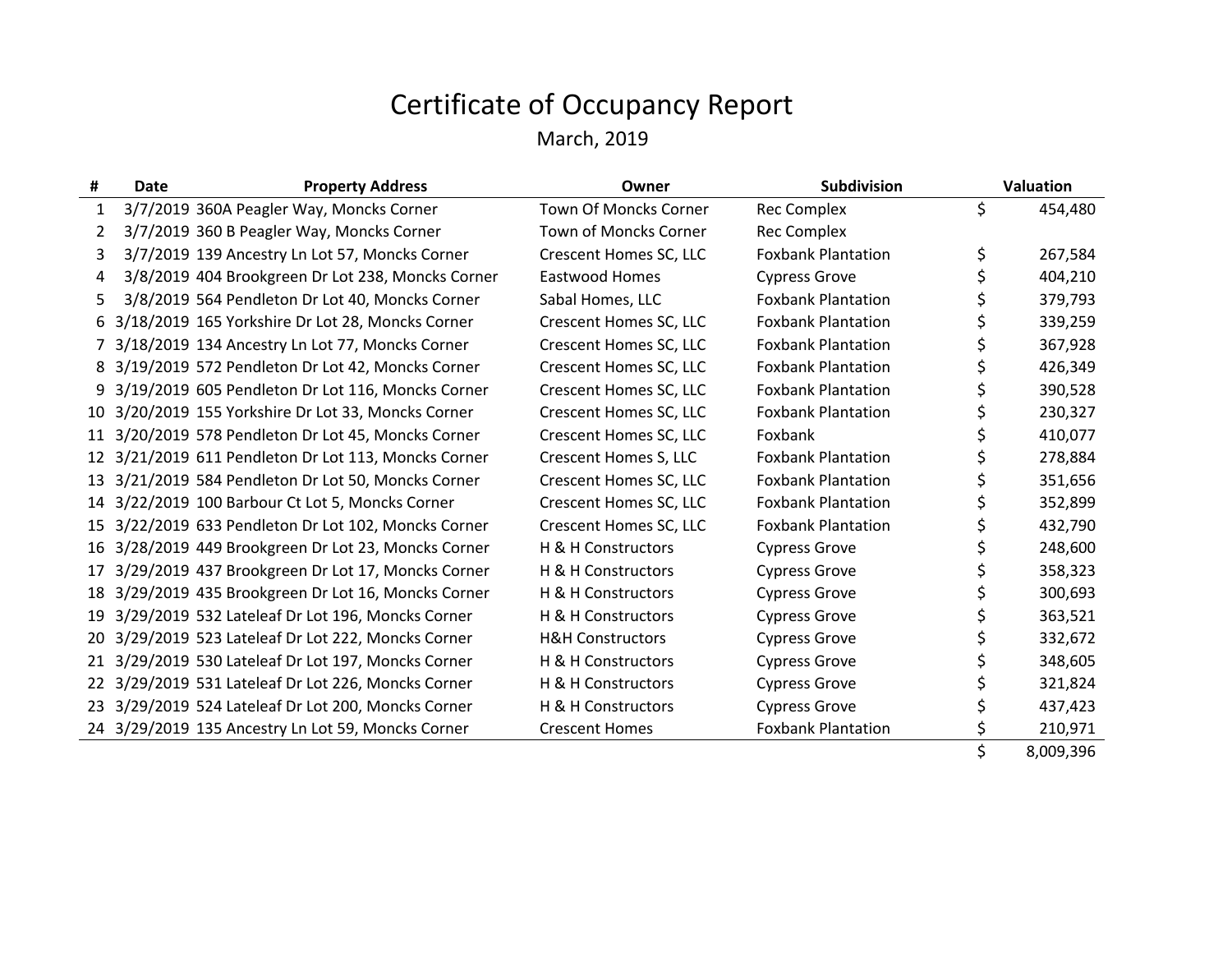| #  | Date     | <b>Property Address</b>                 | Owner                        | <b>Subdivision</b>        | <b>Valuation</b> |
|----|----------|-----------------------------------------|------------------------------|---------------------------|------------------|
| 1  | 04/02/19 | 236 Weeping Cypress Dr                  | Eastwood Homes               | <b>Cypress Grove</b>      | 343,407          |
| 2  | 04/02/19 | 141 Ancestry Ln Lot 56, Moncks Corner   | Crescent Homes SC, LLC       | <b>Foxbank Plantation</b> | 269,618          |
| 3  | 04/02/19 | 612 Pendleton Dr Lot 91, Moncks Corner  | Crescent Homes SC, LLC       | <b>Foxbank Plantation</b> | 253,459          |
| 4  | 04/03/19 | 105 WHITESVILLE RD, Moncks Corner       | Mark Mitchum                 | <b>BRITNIS HILL</b>       | 258,657          |
| 5. | 04/05/19 | 141 Yorkshire Dr Lot 40, Moncks Corner  | Crescent Homes SC, LLC       | <b>Foxbank Plantation</b> | 297,997          |
| 6  | 04/05/19 | 510 Lateleaf Dr Lot 207, Moncks Corner  | Eastwood Homes               | <b>Cypress Grove</b>      | 300,580          |
|    | 04/08/19 | 582 Pendleton Dr Lot 49, Moncks Corner  | Crescent Homes SC, LLC       | <b>Foxbank Plantation</b> | 410,077          |
| 8  | 04/10/19 | 603 Pendleton Dr Lot 117, Moncks Corner | Crescent Homes SC, LLC       | <b>Foxbank Plantation</b> | 404,201          |
| 9  | 04/12/19 | 598 Pendleton Dr Lot 95, Moncks Corner  | Crescent Homes SC, LLC       | <b>Foxbank Plantation</b> | 387,138          |
| 10 | 04/22/19 | 551 Pendleton Dr Lot 2, Moncks Corner   | <b>Crescent Homes SC.LLC</b> | <b>Foxbank Plantation</b> | 409,173          |
| 11 | 04/22/19 | 161 Yorkshire Dr Lot 30, Moncks Corner  | Crescent Homes SC, LLC       | <b>Foxbank Plantation</b> | 278,917          |
| 12 | 04/23/19 | 519 Lateleaf Dr Lot 220, Moncks Corner  | Eastwood Homes               | <b>Cypress Grove</b>      | 329,508          |
| 13 | 04/30/19 | 607 Pendleton Dr Lot 115, Moncks Corner | Crescent Homes SC, LLC       | <b>Foxbank Plantation</b> | 386,686          |
|    |          |                                         |                              |                           |                  |

 $$ 4,329,418$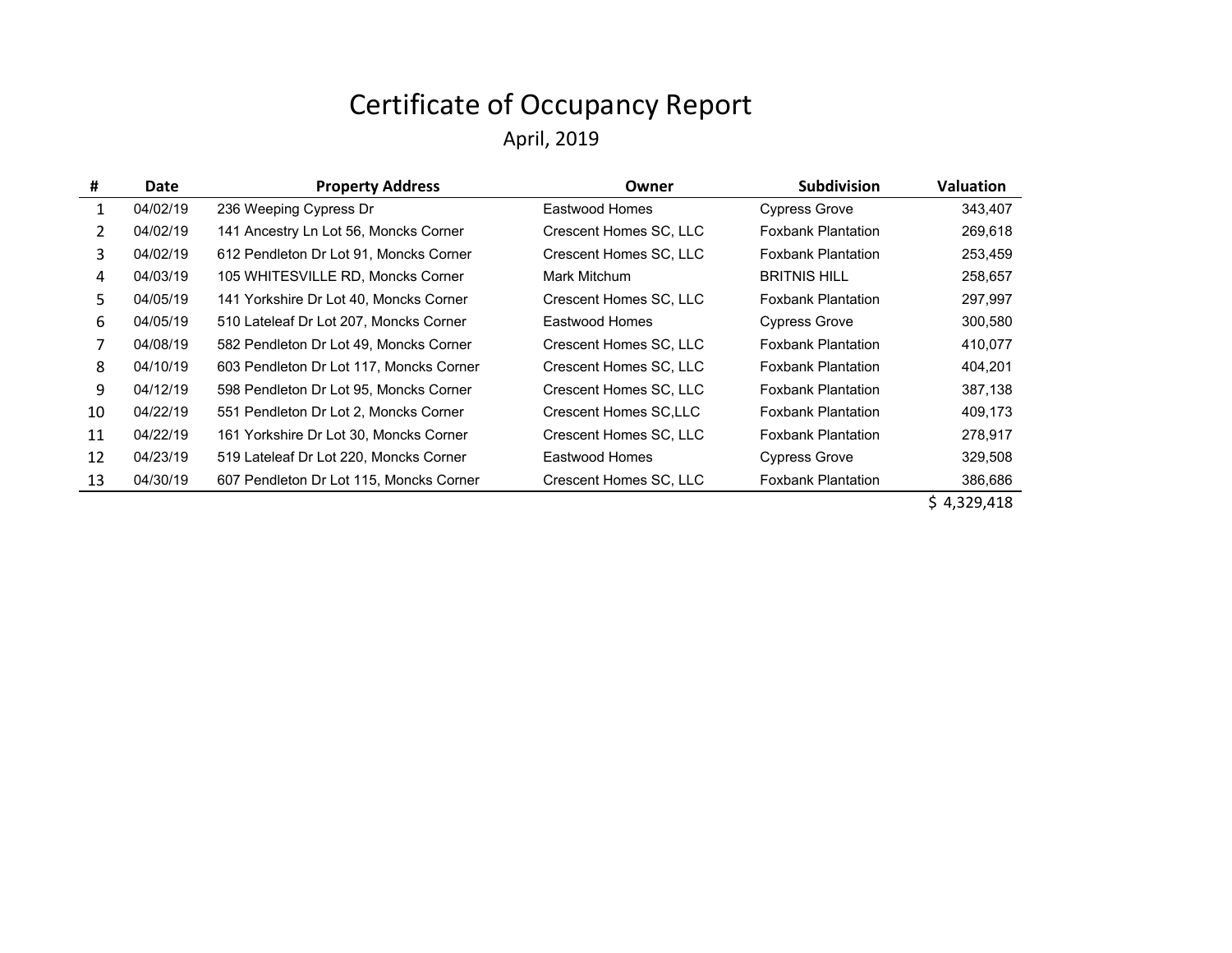| #               | Date     | <b>Property Address</b>                             | Owner                       | <b>Subdivision</b>           |     | <b>Valuation</b> |
|-----------------|----------|-----------------------------------------------------|-----------------------------|------------------------------|-----|------------------|
|                 | 5/1/2019 | 590 Pendleton Dr Lot 51, Moncks Corner              | Crescent Homes SC, LLC      | <b>Foxbank Plantation</b>    | \$  | 378,776          |
|                 | 5/3/2019 | 408 Brookgreen Drive Lot 236, Moncks Corner         | Samantha Bumgarner          | <b>Cypress Grove</b>         | \$  | 351,656          |
| 3               | 5/6/2019 | 104 HARDRICK DR, Moncks Corner                      | <b>Habitat For Humanity</b> | KITFIELD-WESTEND-MITTON ROAD | \$  | 195,490          |
|                 | 5/8/2019 | 163 Yorkshire Dr Lot 29, Moncks Corner              | Crescent Homes SC, LLC      | <b>Foxbank Plantation</b>    | \$  | 227,389          |
|                 | 5/8/2019 | 163 Yorkshire Dr Lot 29, Moncks Corner              | Crescent Homes SC, LLC      | <b>Foxbank Plantation</b>    |     | 227,389          |
|                 |          | 6 5/10/2019 513 Dingle Gateway Ct, Moncks Corner    | Northern Construction LLC   |                              |     | 334,932          |
|                 |          | 5/10/2019 606 Pendleton Dr Lot 93, Moncks Corner    | Crescent Homes SC, LLC      | Foxbank                      |     | 384,313          |
|                 |          | 8 5/13/2019 112 Ancestry Ln Lot 96, Moncks Corner   | Crescent Homes SC, LLC      | <b>Foxbank Plantation</b>    |     | 267,584          |
| 9               |          | 5/15/2019 118 Sugeree Dr Lot 103, Moncks Corner     | Dan Ryan Builders           | Riverstone                   |     | 315,948          |
| 10              |          | 5/15/2019 124 Yorkshire Dr Lot 85, Moncks Corner    | Crescent Homes SC, LLC      | <b>Foxbank Plantation</b>    |     | 325,699          |
| 11              |          | 5/16/2019 421 Brookgreen Dr Lot 9, Moncks Corner    | Eastwood Homes              | <b>Cypress Grove</b>         |     | 423,185          |
| 12 <sup>°</sup> |          | 5/17/2019 581 Pendleton Dr Lot 20, Moncks Corner    | Crescent Homes SC, LLC      | <b>Foxbank Plantation</b>    |     | 417,761          |
| 13              |          | 5/20/2019 115 Sugeree Dr Lot 8, Moncks Corner       | Dan Ryan Builders           | Riverstone                   |     | 281,370          |
|                 |          | 14 5/20/2019 566 Pendleton Dr Lot 41, Moncks Corner | Sabal Homes, LLC            | <b>Foxbank Plantation</b>    |     | 475,504          |
| 15              |          | 5/28/2019 514 HORNE ST, Moncks Corner               | <b>Rad Builders</b>         | OLD MONCKS CORNER SUBD       | \$. | 296,964          |
|                 |          | 16 5/29/2019 151 Sugeree Dr 94, Moncks Corner       | Dan Ryan Builders           | Riverstone                   | ß.  | 309,507          |
|                 |          | 5/30/2019 127 Ricewood Ln Lot 33, Moncks Corner     | Sabal Homes, LLC            | <b>Foxbank Plantation</b>    |     | 459,074          |
|                 |          | 18 5/30/2019 128 Ricewood Ln Lot 35, Moncks Corner  | Sabal Homes, LLC            | <b>Foxbank Plantation</b>    |     | 494,285          |
|                 |          |                                                     |                             |                              |     | 6,166,826        |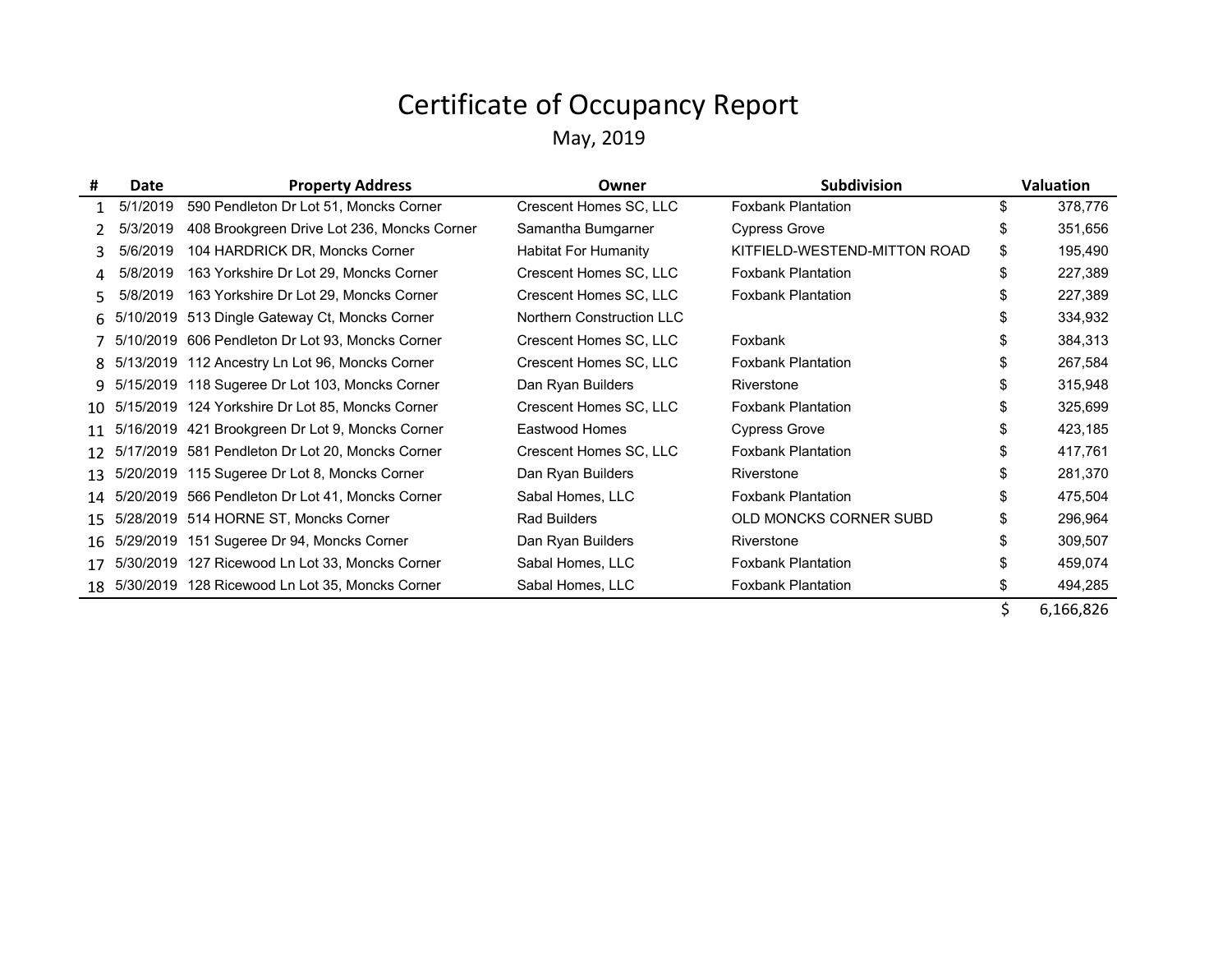June, 2019

| #  | <b>Date</b> | <b>Property Address</b>                 | Owner                        | Subdivision               |    | <b>Valuation</b> |
|----|-------------|-----------------------------------------|------------------------------|---------------------------|----|------------------|
| 1  | 6/3/19      | 126 Foxbank Plantation Blvd.            | Sunshine House               | <b>Foxbank Plantation</b> | \$ | 1,048,000        |
| 2  | 6/4/19      | 157 Yorkshire Dr Lot 32, Moncks Corner  | Crescent Homes SC, LLC       | <b>Foxbank Plantation</b> | \$ | 264,340          |
| 3  | 6/4/19      | 618 Pendleton Dr Lot 88, Moncks Corner  | Crescent Homes SC, LLC       | <b>Foxbank Plantation</b> | \$ | 266,793          |
| 4  | 6/4/19      | 145 Yorkshire Dr Lot 38, Moncks Corner  | Crescent Homes SC, LLC       |                           | \$ | 319,280          |
| 5  | 6/6/19      | 574 Pendleton Dr Lot 43, Moncks Corner  | Crescent Homes SC, LLC       | <b>Foxbank Plantation</b> | \$ | 514,602          |
| 6  | 6/6/19      | 420 Brookgreen Dr Lot 230, Moncks       | <b>Eastwood Homes</b>        | <b>Cypress Grove</b>      | \$ | 345,780          |
|    | 6/6/19      | 151 Yorkshire Dr Lot 35, Moncks Corner  | Crescent Homes SC, LLC       | <b>Foxbank Plantation</b> | \$ | 313,632          |
| 8  | 6/11/19     | 609 Pendleton Dr Lot 114, Moncks Corner | Crescent Homes SC, LLC       |                           | \$ | 257,488          |
| 9  | 6/11/19     | 137 Sugeree Drive Lot 19, Moncks        | Dan Ryan Builders            | Riverstone                | S  | 312,784          |
| 10 | 6/12/19     | 212 Catawba Branch Way Lot 90, Moncks   | Dan Ryan Builders            | Riverstone                | \$ | 280,918          |
| 11 | 6/12/19     | 414 Brookgreen Drive, Moncks Corner     | <b>Eastwood Homes</b>        | <b>Cypress Grove</b>      | \$ | 284,592          |
| 12 | 6/14/19     | 203 Foxbank Plantation Blvd,            | The Town Of Moncks Corner    | <b>Foxbank Plant</b>      | \$ | 1,749,136        |
| 13 | 6/17/19     | 149 Sugeree Dr Lot 93, Moncks Corner    | Dan Ryan Builder             | Riverstone                | \$ | 386,008          |
| 14 | 6/17/19     | 106 Barbour Ct Lot 09, Moncks Corner    | Crescent Homes SC, LLC       | <b>Foxbank Plantation</b> | S  | 579,125          |
| 15 | 6/18/19     | 418 Brookgreen Dr Lot 231, Moncks       | <b>Eastwood Homes</b>        | <b>Cypress Grove</b>      | \$ | 265,550          |
| 16 | 6/18/19     | 569 Pendleton Dr Lot 17, Moncks Corner  | Crescent Homes SC. LLC       | <b>Foxbank Plantation</b> | \$ | 352,899          |
| 17 | 6/19/19     | 615 Pendleton Dr Lot 111, Moncks Corner | <b>Crescent Homes SC LLC</b> | <b>Foxbank Plantation</b> | \$ | 250,634          |
| 18 | 6/19/19     | 159 Yorkshire Dr Lot 31, Moncks Corner  | Crescent Homes SC, LLC       | <b>Foxbank Plantation</b> | \$ | 242,079          |
| 19 | 6/21/19     | 119 Sugeree Drive, Moncks Corner        | Dan Ryan Builders            | Riverstone                | \$ | 298,507          |
| 20 | 6/21/19     | 133 Sugeree Drive lot 17, Moncks Corner | Dan Ryan Builders            | Riverstone                | \$ | 373,527          |
| 21 | 6/25/19     | 423 Brookgreen Drive, Moncks Corner     | <b>Eastwood Homes</b>        | <b>Cypress Grove</b>      | \$ | 395,186          |
|    |             |                                         |                              |                           | Ś. | 9,100,860        |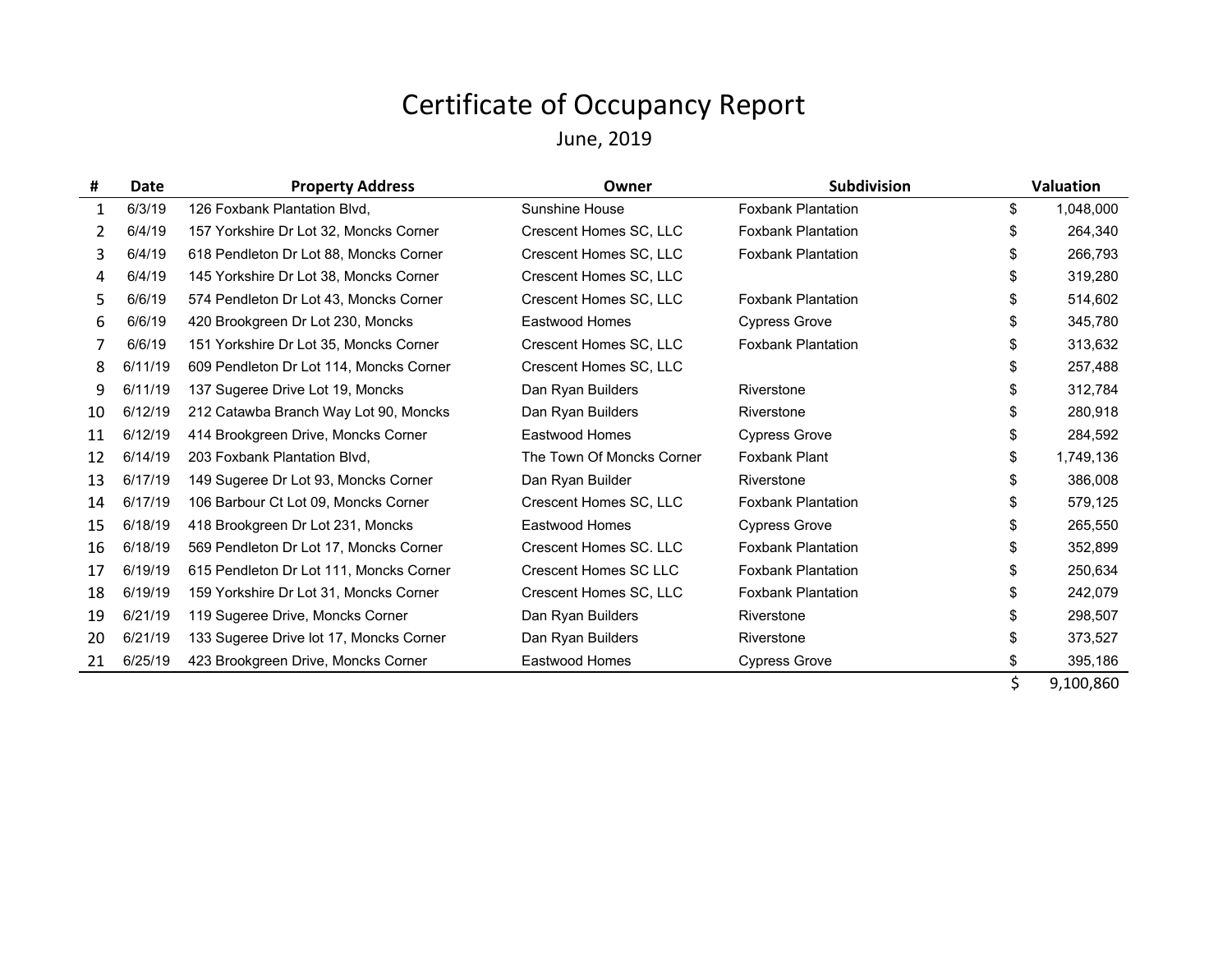| <b>Date</b><br># | <b>Property Address</b>                | Owner                  | Subdivision               | Valuation     |
|------------------|----------------------------------------|------------------------|---------------------------|---------------|
| 17/1/19          | 147 Sugeree Dr Lot 92, Moncks Corner   | Dan Ryan Builders      | Riverstone                | \$<br>276,969 |
| 27/1/19          | 138 Ancestry Ln Lot 79, Moncks Corner  | Cescent Homes SC, LLC  | <b>Foxbank Plantation</b> | \$<br>278,545 |
| 37/2/19          | 575 Pendleton Dr Lot 19, Moncks Corner | <b>Crescent Homes</b>  | <b>Foxbank Plantation</b> | \$<br>376,655 |
| 47/2/19          | 110 Sugeree Dr Lot 99, Moncks Corner   | Dan Ryan Builders      | Riverstone                | \$<br>317,383 |
| 57/2/19          | 571 Pendleton Dr Lot 18, Moncks Corner | Crescent Homes SC, LLC | <b>Foxbank Plantation</b> | \$<br>432,790 |
| 67/2/19          | 616 Pendleton Dr Lot 89, Moncks Corner | Crescent Homes SC, LLC | <b>Foxbank Plantation</b> | \$<br>335,158 |
| 7 7/8/19         | 406 Brookgreen Drive Lot 237, Moncks   | Eastwood Homes         | <b>Cypress Grove</b>      | \$<br>342,729 |
| 8 7/8/19         | 583 Pendleton Dr Lot 21, Moncks Corner | Crescent Homes SC, LLC | <b>Foxbank Plantation</b> | \$<br>304,196 |
| 97//19           | 106 Ballentine St, Moncks Corner       | Reggie Gaskins         |                           | \$<br>125,000 |
| 10 7/10/19       | 594 Pendleton Dr Lot 52, Moncks Corner | Crescent Homes SC, LLC | <b>Foxbank Plantation</b> | \$<br>348,153 |
| 11 7/15/19       | 117 Sugeree Dr Lot 9, Moncks Corner    | Dan Ryan Builders      | Riverstone                | \$<br>253,233 |
| 12 7/15/19       | 597 Pendleton Dr Lot 27, Moncks Corner | Crescent Homes SC, LLC | <b>Foxbank Plantation</b> | \$<br>405,229 |
| 13 7/15/19       | 123 Sugeree Drive, Moncks Corner       | Dan Ryan Builders      | Riverstone                | \$<br>317,383 |
| 14 7/15/19       | 121 Sugeree Drive Lot 11, Moncks       | Dan Ryan Builders      | Riverstone                | \$<br>335,049 |
| 15 7/22/19       | 211 Catawba Branch Way Lot 23, Moncks  | Dan Ryan Builders      | Riverstone                | \$<br>335,049 |
| 16 7/25/19       | 102 Barbour Ct Lot 6, Moncks Corner    | Crescent Homes SC, LLC |                           | \$<br>308,187 |
| 17 7/29/19       | 127 Sugeree Drive, Moncks Corner       | Dan Ryan Builders      | Riverstone                | \$<br>298,507 |
| 18 7/29/19       | 125 Sugeree Drive, Moncks Corner       | Dan Ryan Builders      | Riverstone                | \$<br>271,161 |
| 19 7/30/19       | 211 White St, Moncks Corner            | Chris Wilson           |                           | 248,050       |
| 20 7/31/19       | 131 Sugeree Drive, Moncks Corner       | Dan Ryan Builders      | Riverstone                | \$<br>242,000 |
|                  |                                        |                        |                           | \$6,151,426   |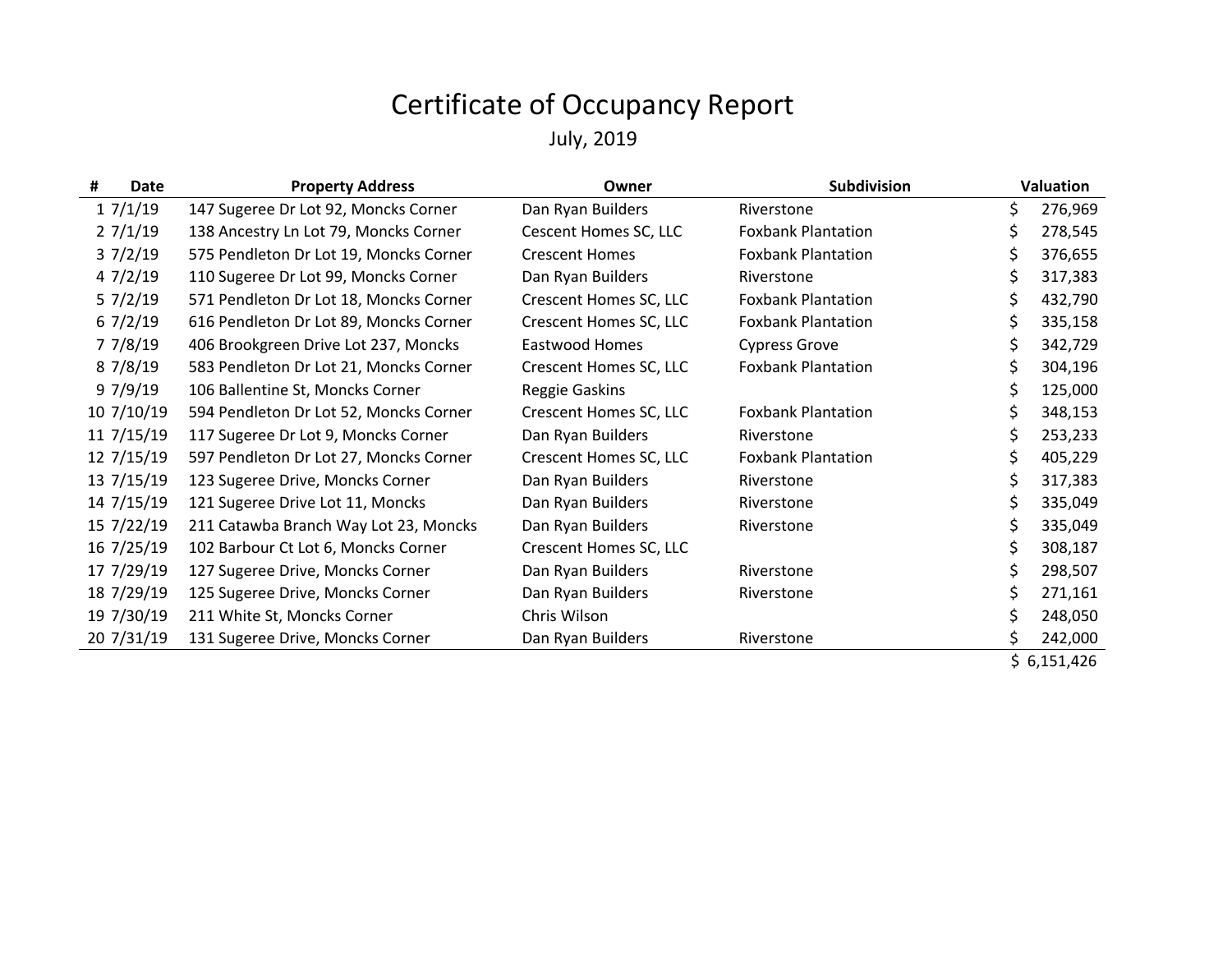August, 2019

| #  | <b>Date</b> | <b>Property Address</b>                 | Owner                  | Subdivision               | Valuation |
|----|-------------|-----------------------------------------|------------------------|---------------------------|-----------|
| 1  | 08/01/2019  | 104 Barbour Ct Lot 7, Moncks Corner     | Crescent Homes SC, LLC | <b>Foxbank Plantation</b> | 504,207   |
| 2  | 08/05/2019  | 106 McKnight St, Moncks Corner          | Greg Zett              |                           | 192,753   |
| 3  | 08/05/2019  | 104 McKnight St, Moncks Corner          | Greg Zett              |                           | 193,116   |
| 4  | 08/07/2019  | 625 Pendleton Dr Lot 106, Moncks Corner | Crescent Homes SC, LLC | <b>Foxbank Plantation</b> | 298,628   |
| 5. | 08/14/2019  | 218 Catawba Branch Way Lot 88, Moncks   | Dan Ryan Builders      | Riverstone                | 299,337   |
| 6  | 08/14/2019  | 129 Sugeree Drive Lot 15, Moncks        | Dan Ryan Builders      | Riverstone                | 357,555   |
|    | 08/14/2019  | 141 Sugeree Drive Lot 21, Moncks        | Dan Ryan Builders      | Riverstone                | 316,173   |
| 8  | 08/15/2019  | 145 Sugeree Dr Lot 91, Moncks Corner    | Dan Ryan Builders      | Riverstone                | 323,971   |
| 9  | 08/16/2019  | 108 Barbour Ct Lot 10, Moncks Corner    | <b>Crescent Homes</b>  | Foxbank                   | 401,720   |
| 10 | 08/21/2019  | 2829 Hwy 52, Moncks Corner              | Scott Calhoun          | <b>Berkeley Ford</b>      | 8,463,819 |
| 11 | 08/22/2019  | 152 Sugeree Drive, Moncks Corner        | Dan Ryan Builders      | Riverstone                | 317,383   |
| 12 | 08/22/2019  | 136 Ancestry Ln, Moncks Corner          | Crescent Homes SC, LLC | <b>Foxbank Plantation</b> | 334,081   |
| 13 | 08/22/2019  | 114 Sugeree Drive Lot 101, Moncks       | Dan Ryan Builders      | Riverstone                | 351,989   |
| 14 | 08/26/2019  | 613 Pendleton Dr Lot 112, Moncks Corner | <b>Crescent Homes</b>  | <b>Foxbank Plantation</b> | 348,601   |
| 15 | 08/26/2019  | 132 Sugeree Drive, Moncks Corner        | Dan Ryan Builders      | Riverstone                | 272,371   |
| 16 | 08/26/2019  | 558 Pendelton Dr Lot 37, Moncks Corner  | Sabal Homes, LLC       | <b>Foxbank Plantation</b> | 495,011   |
| 17 | 08/27/2019  | 422 Brookgreen Dr Lot 229, Moncks       | Eastwood Homes         | <b>Cypress Grove</b>      | 367,928   |
| 18 | 08/27/2019  | 130 Ricewood Ln Lot 36, Moncks Corner   | Sabal Homes, LLC       | <b>Foxbank Plantation</b> | 495,011   |
| 19 | 08/28/2019  | 576 Pendleton Dr Lot 44, Moncks Corner  | Crescent Homes SC, LLC | <b>Foxbank Plantation</b> | 458,106   |
| 20 | 08/28/2019  | 135 Sugeree Drive Lot 18, Moncks        | Dan Ryan Builders      | Riverstone                | 300,806   |
| 21 | 08/29/2019  | 601 Pendleton Dr Lot 028, Moncks Corner | Crescent Homes SC, LLC | <b>Foxbank Plantation</b> | 580,074   |
| 22 | 08/30/2019  | 109 Barbour Ct Lot 11, Moncks Corner    | <b>Crescent Homes</b>  | <b>Foxbank Plantation</b> | 392,887   |
|    |             |                                         |                        |                           | ACACF     |

 $$ 16,065,527$